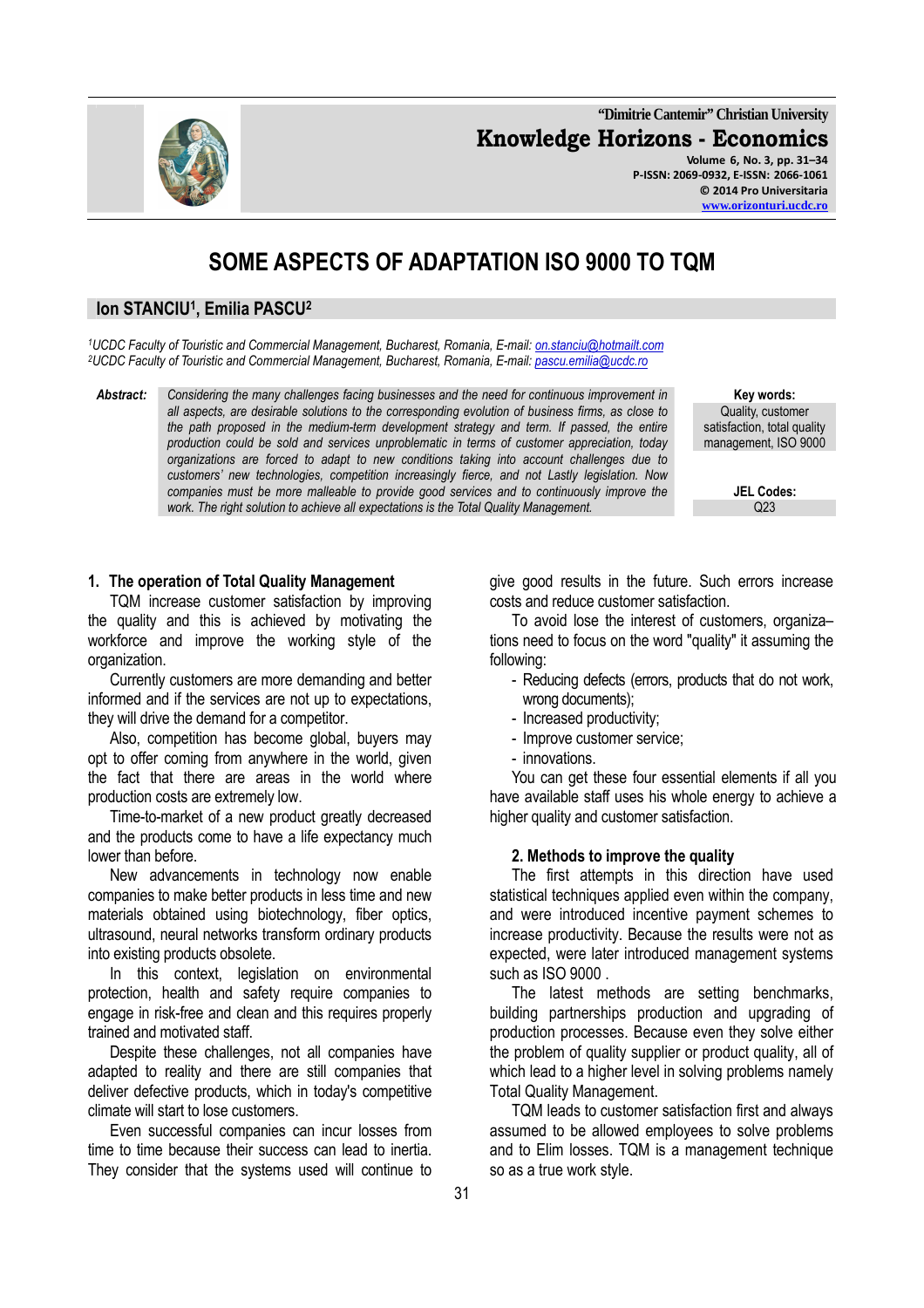Achieve total quality is difficult or impossible in some circumstances but simply he tries to obtain this is a step in the right direction.

To better understand what is Total Quality Management (TQM) have to present its five principles:

- *Customer focus;*
- *Quality is an attitude. Do things right the first time;*
- *Communicate and train staff to know what is happening;*
- *Evaluate and record;*
- *Empowering employees.*

TQM programs reduce waste and improve quality and thus lead to increased customer satisfaction, increased profitability conditions.





*Source: adapted from Kit Sadgrove, Quality Management Totaleîn action Rentrop & Stranton Publishing, Bucharest, 1999* 

Total quality management presents real benefits for all stakeholders: customers, organization and employees. Confer leadership organization that adopts a TQM program is an incentive for teamwork; the company becomes more responsive to customer needs, ensures smooth transition to change and strengthens the relationship between members of different departments.

## **3. The relationship between ISO 9000 and TQM**

Most activities are conducted according to a predetermined cycle, regardless of the activity of this and they all make mistakes.

ISO 9000 is a tool that solves these problems and provides a solid, unanimously approved system you can apply any organization interested in observing the following principles:

- *Transcript how tasks should be performed* (the main business processes). In this way, any time anyone will have information about how it should work and ensures that all activities are conducted in the most correct;

- *Keeping records -* specifying which records should be kept;

- *Regular checks throughout the system;* 

- *Managing quality control -* they will clearly establish when and where they will do checks, thus reducing the possibility that a lot inappropriate to run before being found;

- *Delegation of responsibilities -* will clearly state who is responsible for each major area;

- *Control documentation.* This reduces confusion and makes any activity of the firm are properly met*.*

Although ISO 9000 is an activity clays reach, validating systems that are already using ISO 9000 is a system that is working quite hard because:

- *1.* is bureaucratic;
- *2.* is focused on domestic issues;
- *3.* required by customers;
- *4.* organization is reluctant to external evaluation;
- *5.* organizations are not willing to pay for ISO 9000.
- *(1) Bureaucracy can be avoided by designing a more streamlined system with ISO 9000, quite complex but easy to use;*
- *(2) Focus on domestic issues. It is desirable not to lose sight of the reason is ISO 9000 apply, namely in the context of customer satisfaction;*
- *(3) Required by customers. For successful goal, organizations should not assume that this standard has been imposed. And should not be viewed only as a means of obtaining a simple;*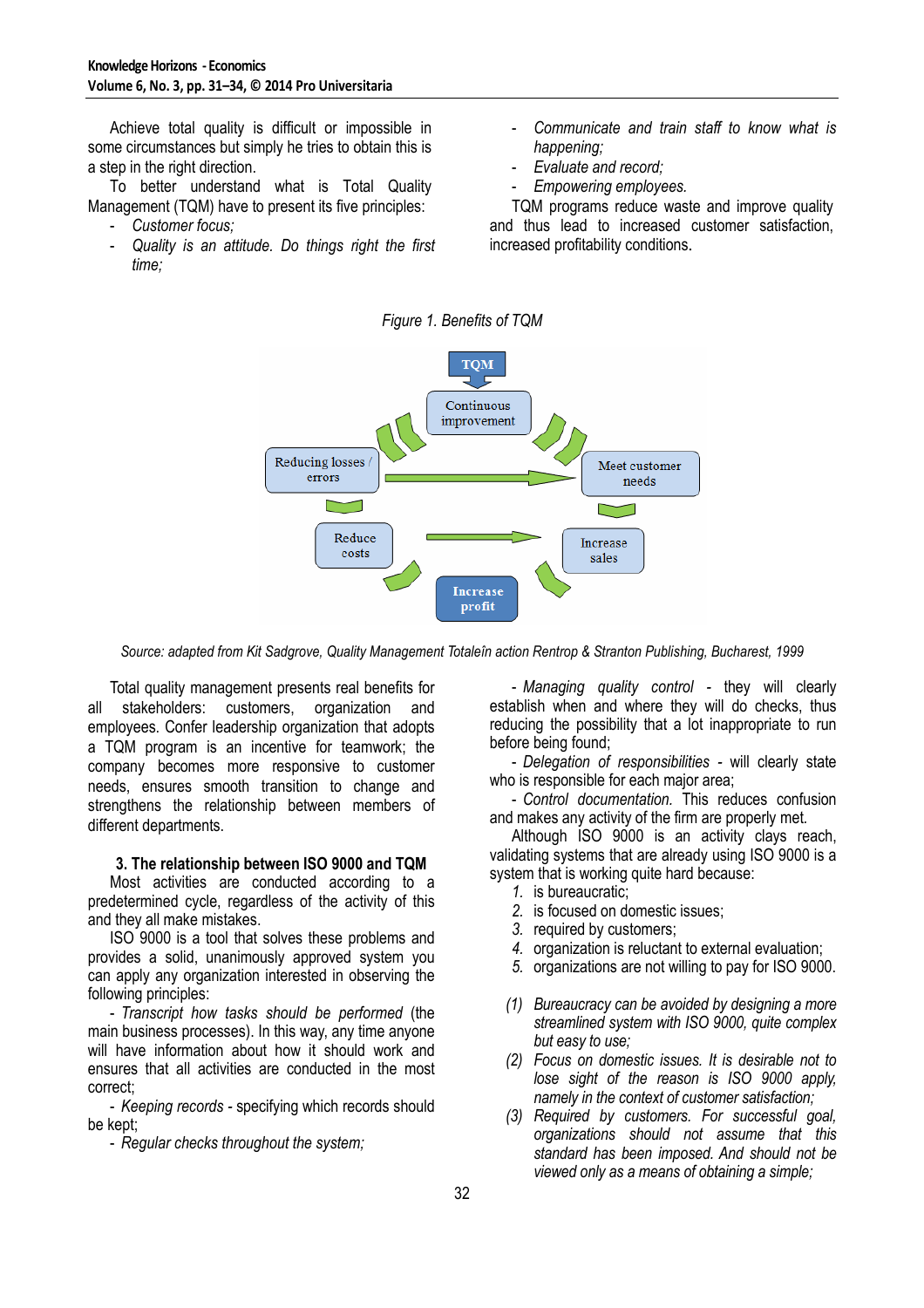- *(4) The organization is reluctant to external evaluation. But someone out easily detected some shortcomings which are observed by those working in the company. Therefore, validation of the body outside the firm is a very important means to maintain quality;*
- *(5) Organizations and special year small firms are not willing to pay for ISO 9000 or pay a body to assess. ISO 9000 is adding additional costs although these costs are recovered through higher efficiency, some companies even gaining new contracts after they introduced ISO 9000.*

Used properly, ISO 9000 can help companies to make products far better and provides a solid foundation for TQM.

## **4. Adapting ISO 9000 to TQM**

For ISO 9000 to work within an organization where there TQM program should be adopted the following principles:

- Develop procedures by staff. Employees should plan their own processes and establish their own procedures. They must not be imposed from outside, prepared by a consultant.

- All employees, including newcomers understand the system. Must show how each system and how it helps make the organization more efficient.<br>- Introducing standards to meet

- Introducing standards to meet customer requirements. ISO 9000 can be oriented inward. He is often introduced by them in the manufacturing sector, which will ensure that it prevents mistakes, but often lose sight of the importance of customers. All procedures should be designed to meet customers.

- Orientation to action. There should be a bias towards action, not the bureaucracy.

- Looks like a fair system. In a perfect quality system, each employee knows how the system works because it participated in drafting or updating his use to prevent and correct errors. Employees use the quality manual as a source of information and to recall how to make the product.

Therefore, ISO 9000 complements and helps TQM mentality dealing enterprise when dealing with enterprise systems ISO and correlation programs is a must.

Various initiatives on quality certainly constitute a "*quality wall*" difficult hurdle passed nonconformities in an organization and in most cases the delimitation of a program the other becomes impossible.

Most organizations use quality tools that brick wall and started with the introduction of ISO 9000, which is a solid. Follow TQM has the ability to guide internal and external customer attitude and will go to the adoption of specific tools (such as the analysis of reference points) to solve problems. All of these tools, however, do not provide a guaranteed way to reach the desired quality, but each organization must combine and use them properly, adapting them specific environment of the organization and timing of which require their use.

## **5. Baldridge Quality Award, the European/British**

As seen, the culmination of a quality program is the award given to quality and this allows the comparison of a TQM program to another.

For comparison, especially for evaluating TQM own program, organizations can apply to the Award competition. Currently Romanian organizations granted European award which is based on the U.S. Baldridge Award. European Quality Award is the most complete existing TQM model and is illustrated in the following figure.



*Figure 2. European Quality Award* 

*Source: adapted from Kit Sadgrove, Quality Management Totaleîn action Rentrop & Stranton Publishing, Bucharest, 1999* 

The award is the main advantage that a method of self that allows the organization to assess their progress and is based on facts more than other TQM

models, making it easier to quantify the success of TQM program.